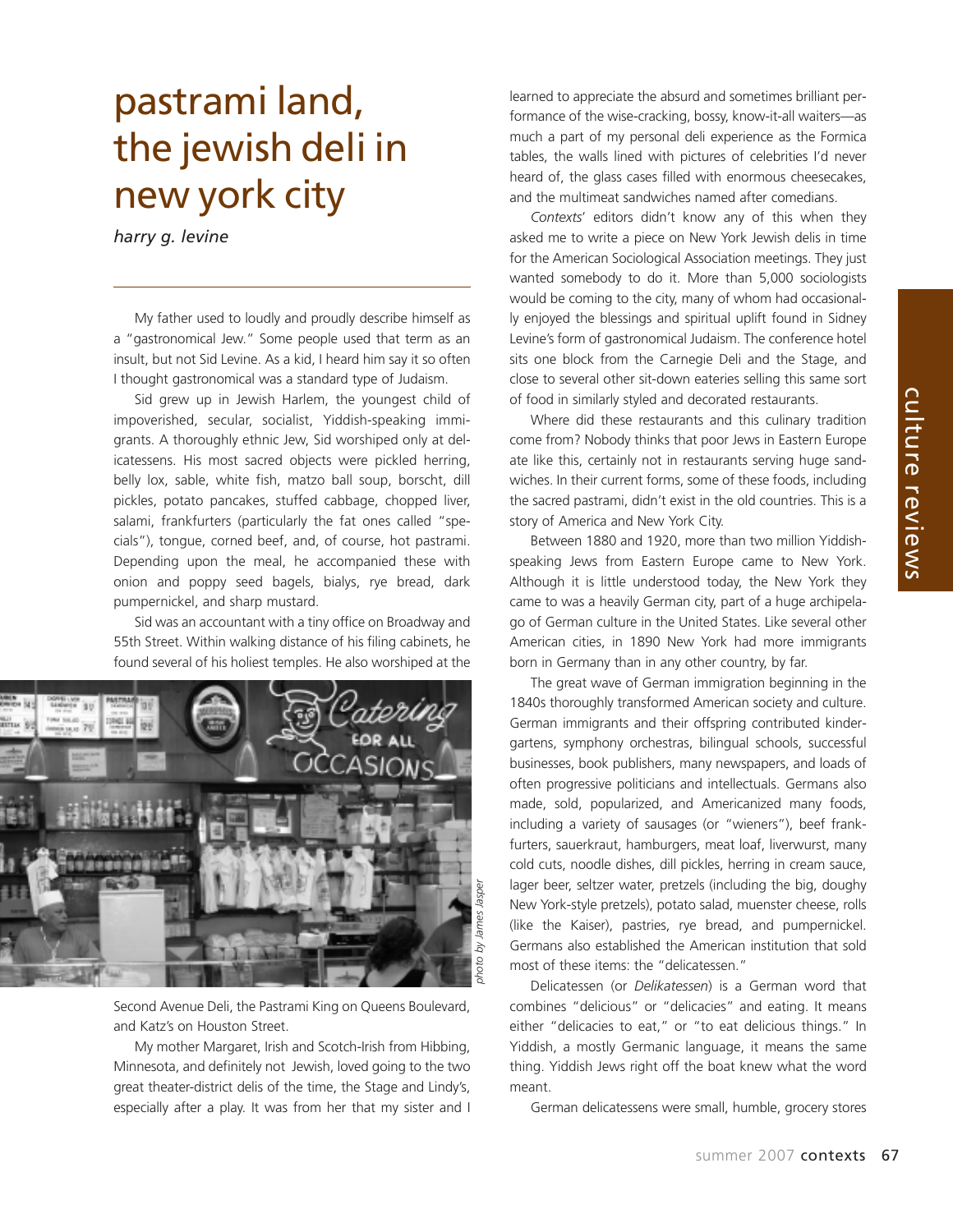culture reviews culture reviews

that sold canned foods, pickled meats, smoked fish, and foods prepared on the premises. Some German Jews, scattered among the millions of German immigrants, kept kosher, and some of them created kosher German food businesses. When the Yiddish Jews first began appearing in large numbers in the 1880s, German Jews were already running kosher delicatessens. Yiddish Jews soon opened their own.

At first, the early Jewish (and usually kosher) delicatessens differed little from the German ones, except for the absence of dairy and pork. Instead, the Jewish places had beef, lots of beef. The great pastures and prairies of America made beef plentiful and relatively inexpensive. Beef was more available in America than in any place Jews had ever lived.

The rules of kosher permit only certain cuts of meat. "Brisket," a kosher beef cut from the breast, is a long strip marbled with fat. The poor immigrant Jews, whether kosher or not, regarded brisket as a great luxury and therefore a holiday food. Flavorful (because of the fat), but tough and stringy, brisket requires long, slow cooking. The famous Jewish pot roast is always made from brisket, as are Jewish corned beef and pastrami. In America, the Jews became the people of the brisket.

Corned beef is brisket preserved by soaking in brine (and nowadays often injecting it with brine). Americans of all kinds had made corned beef long before the Yiddish Jews showed up. But in the 1870s or 1880s, immigrant Jews in New York really did create pastrami—by flavoring and smoking corned beef. The basic recipe came from parts of Southeastern Europe (Romania, Bessarabia, Moldavia) that had been ruled by the Turks. In the old countries, many people had used the technique to preserve and flavor sheep meat and pork, their most common livestock. In America, immigrant Jews applied the method wholesale to beef brisket.

The writer Patricia Volk says her grandfather always claimed he obtained the original pastrami recipe in trade from an itinerant Rumanian. "Here's what Reb Sussman learned," she says: "To make pastrami, you take a corned beef one step further. You hot-smoke it at 320 degrees for six or seven hours. But what separates a good pastrami from an unforgettable pastrami is what's added to the rub: ginger, red-pepper flakes, cinnamon, paprika, bay leaves, cloves, peppercorns, allspice, red-wine vinegar, onion, more garlic, coriander. The meat gets massaged with this secret seasoning before it's smoked." Other recipes mention mustard seed, juniper berries, cardamom, and mace.

A smoking technique for brisket that applies these spices in unknown combinations allows for secret recipes, mysterious methods, and arcane lore—which the history of pastrami has in abundance. Yiddish Jews in America probably coined the word pastrami, inspired by the word salami, adapting it from closely related Romanian, Russian, Turkish, and Armenian words (*pastram*, *pastromá*, *pastırma*, and *basturma*).

In the first half of the 20th century, Jewish delis sprouted and spread. Almost always modest shops, delis were often narrow storefronts with a counter along one side and perhaps a few small tables. They became part of the taken-forgranted backdrop of Jewish neighborhood life in New York and other cities with many Jews. In January 1945, the *New York Times* reported that more than a thousand kosher and "kosher-style" delicatessens, organized into a trade organization, were complaining about a meat shortage, no doubt of brisket. From the 1950s on, these little delis were overwhelmed by competition from larger markets and supermarkets, and by the rise of competing foods, particularly pizza including kosher pizza. Very few of these small Jewish delis still survive in New York.

And yet, today, there is Zabar's, at Broadway and 81st a take-out deli utopia and fantasyland, the truly existing but still beyond-belief incarnation of all those small, immigrant German and Jewish take-out shops. And scattered around the city and suburbs, sometimes in supermarkets, one can also find serious deli counters stocked with Jewish treats. In addition, the uniquely New York Jewish phenomenon of appetizing stores, never numerous, and less changed today than many other businesses, have continued to serve mainly smoked fish and bagels to happy customers for nearly a century.

Jewish delis in New York are famous because of the growth of delis that were real restaurants, and the emergence of some of them as celebrated and beloved—as the great temples of American Jewish gastronomy. Several generations have fiercely argued about them even as they spoke the names with awe: Katz's, Ratner's, Reuben's, Lindy's, the Enduro, Junior's, Eisenberg's, Lou G. Seigel's, Barney Greengrass, the Pastrami King, Kaplan's, Ben's, the Stage, the Second Avenue, the Carnegie, Pastrami N' Things, Wolf's, Sarge's, and (most recently) Artie's. Other cities have their own: Attman's of Baltimore, the Famous 4th Street Deli of Philadelphia, Corky & Lenny's in Cleveland, Izzy Kadetz in Cincinnati, Boesky's in Detroit, Zingerman's of Ann Arbor. Southern California supported a bunch: Langer's, Canter's, Factor's Famous, Art's. Contrary to what some believe, the Jewish deli restaurant is not a dying breed. Some are gone, but others prosper, and new ones popped up in the 1980s and 1990s.

For owners and staff, delis were always demanding workplaces. They spent long hours in the store and, when things went well, many years together. A number of proprietors have been fabulous characters famed for their one-liners. Delis are still frequently family businesses. Right now, both the Carnegie and the Stage are run by men who married the